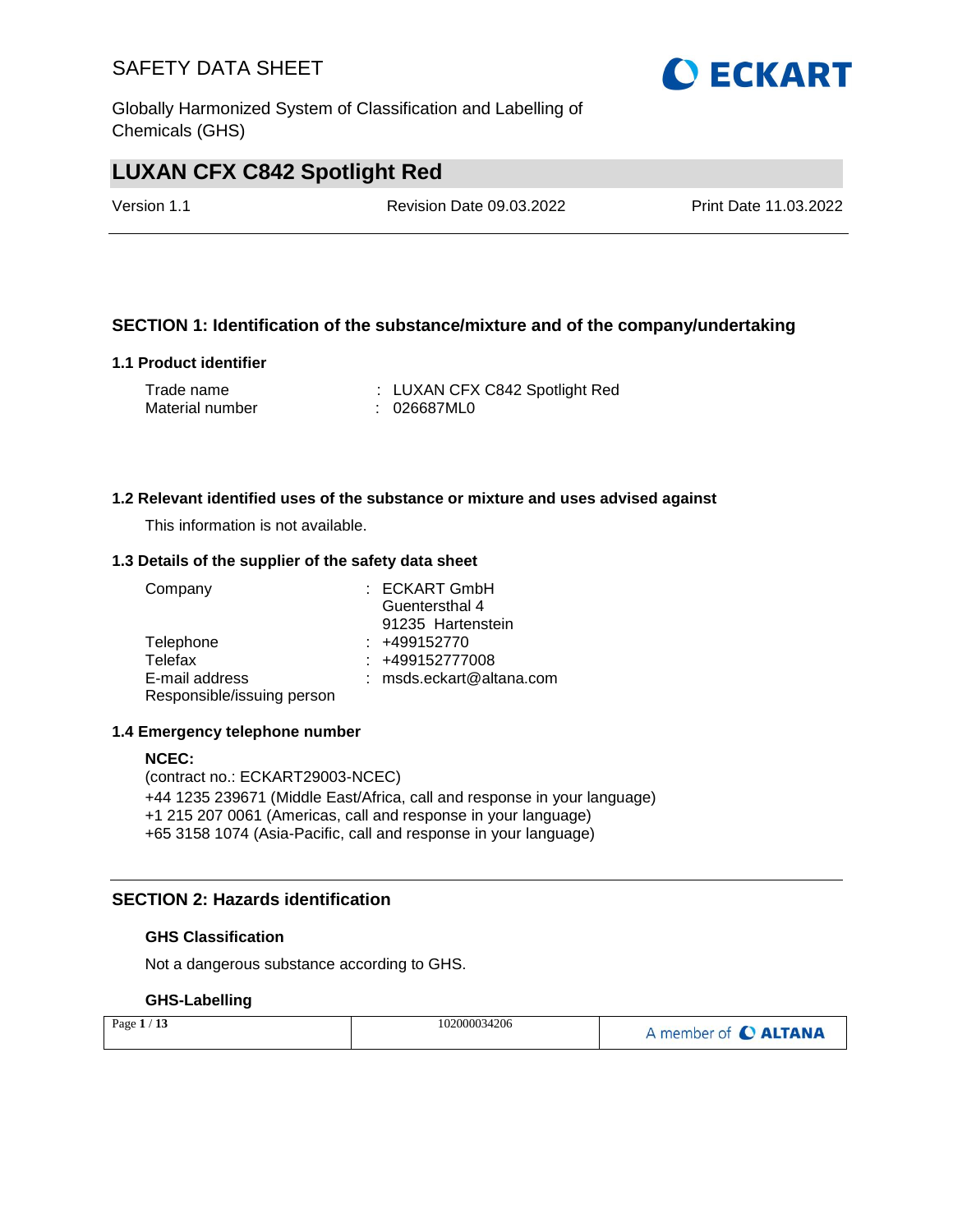Globally Harmonized System of Classification and Labelling of Chemicals (GHS)

# **LUXAN CFX C842 Spotlight Red**

Version 1.1 Revision Date 09.03.2022 Print Date 11.03.2022

Not a hazardous substance or mixture according to the Globally Harmonised System (GHS).

**Hazardous components which must be listed on the label**

#### **SECTION 3: Composition/information on ingredients**

Substance No. **:** :

No hazardous ingredientsFor the full text of the H-Statements mentioned in this Section, see Section 16.

#### **SECTION 4: First aid measures**

#### **4.1 Description of first aid measures**

| General advice          | : Do not leave the victim unattended.                                                                                                                                           |
|-------------------------|---------------------------------------------------------------------------------------------------------------------------------------------------------------------------------|
| If inhaled              | : If unconscious, place in recovery position and seek medical<br>advice.<br>If symptoms persist, call a physician.                                                              |
| In case of skin contact | : Wash off with soap and water.                                                                                                                                                 |
| In case of eye contact  | : Remove contact lenses.<br>If eye irritation persists, consult a specialist.                                                                                                   |
| If swallowed            | : Keep respiratory tract clear.<br>Do not give milk or alcoholic beverages.<br>Never give anything by mouth to an unconscious person.<br>If symptoms persist, call a physician. |

#### **4.2 Most important symptoms and effects, both acute and delayed**

This information is not available.

| Page $2/13$ | 102000034206 | A member of C ALTANA |
|-------------|--------------|----------------------|
|-------------|--------------|----------------------|

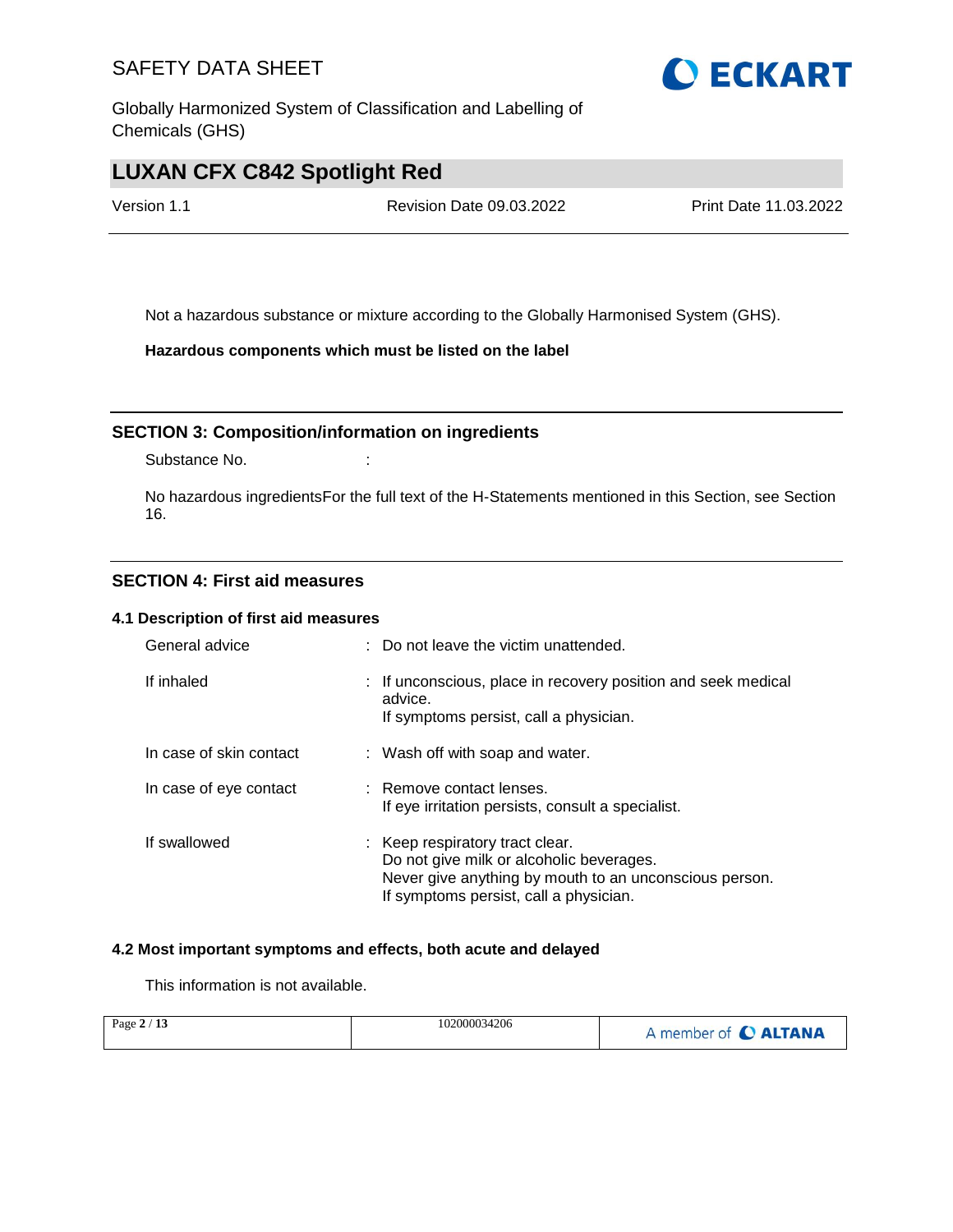Globally Harmonized System of Classification and Labelling of Chemicals (GHS)

# **LUXAN CFX C842 Spotlight Red**

Version 1.1 Revision Date 09.03.2022 Print Date 11.03.2022

#### **4.3 Indication of any immediate medical attention and special treatment needed**

This information is not available.

#### **SECTION 5: Firefighting measures**

#### **5.1 Extinguishing media**

Suitable extinguishing media : Foam, Carbon dioxide (CO2), ABC powder

#### **5.2 Special hazards arising from the substance or mixture**

This information is not available.

#### **5.3 Advice for firefighters**

| Special protective equipment<br>for firefighters | : Wear self-contained breathing apparatus for firefighting if<br>necessary.                                                                            |
|--------------------------------------------------|--------------------------------------------------------------------------------------------------------------------------------------------------------|
| Further information                              | : Standard procedure for chemical fires. Use extinguishing<br>measures that are appropriate to local circumstances and the<br>surrounding environment. |

#### **SECTION 6: Accidental release measures**

#### **6.1 Personal precautions, protective equipment and emergency procedures**

Personal precautions : Avoid dust formation.

#### **6.2 Environmental precautions**

| Environmental precautions |  |  | No special environmental precautions required. |  |  |
|---------------------------|--|--|------------------------------------------------|--|--|
|---------------------------|--|--|------------------------------------------------|--|--|

#### **6.3 Methods and materials for containment and cleaning up**

| Methods for cleaning up | : Pick up and arrange disposal without creating dust.<br>Sweep up and shovel.<br>Keep in suitable, closed containers for disposal. |                      |
|-------------------------|------------------------------------------------------------------------------------------------------------------------------------|----------------------|
| Page $3/13$             | 102000034206                                                                                                                       | A member of C ALTANA |

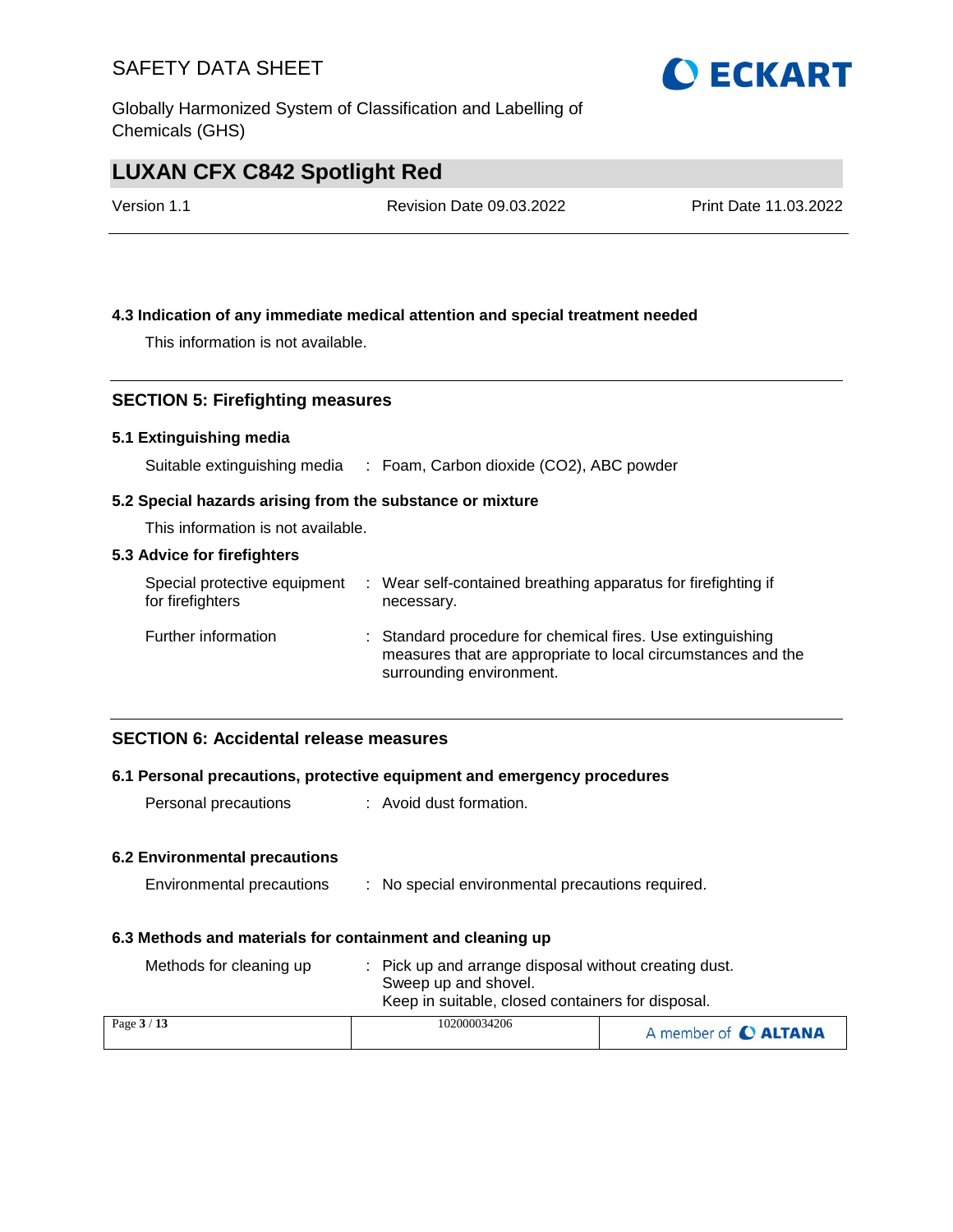Globally Harmonized System of Classification and Labelling of Chemicals (GHS)

# **LUXAN CFX C842 Spotlight Red**

Version 1.1 Revision Date 09.03.2022 Print Date 11.03.2022

#### **6.4 Reference to other sections**

This information is not available.

### **SECTION 7: Handling and storage**

#### **7.1 Precautions for safe handling**

| Advice on safe handling                            | : For personal protection see section 8. Smoking, eating and<br>drinking should be prohibited in the application area. |
|----------------------------------------------------|------------------------------------------------------------------------------------------------------------------------|
| Advice on protection against<br>fire and explosion | : Provide appropriate exhaust ventilation at places where dust<br>is formed.                                           |
| Hygiene measures                                   | : General industrial hygiene practice.                                                                                 |

#### **7.2 Conditions for safe storage, including any incompatibilities**

| Requirements for storage<br>areas and containers | : Electrical installations / working materials must comply with<br>the technological safety standards. |
|--------------------------------------------------|--------------------------------------------------------------------------------------------------------|
| Advice on common storage                         | : No materials to be especially mentioned.                                                             |
| Other data                                       | : Keep in a dry place. No decomposition if stored and applied<br>as directed.                          |

#### **7.3 Specific end use(s)**

This information is not available.

### **SECTION 8: Exposure controls/personal protection**

#### **8.1 Control parameters**

**Germany:**

| 102000034206<br>Page $4/13$ | A member of C ALTANA |
|-----------------------------|----------------------|
|-----------------------------|----------------------|

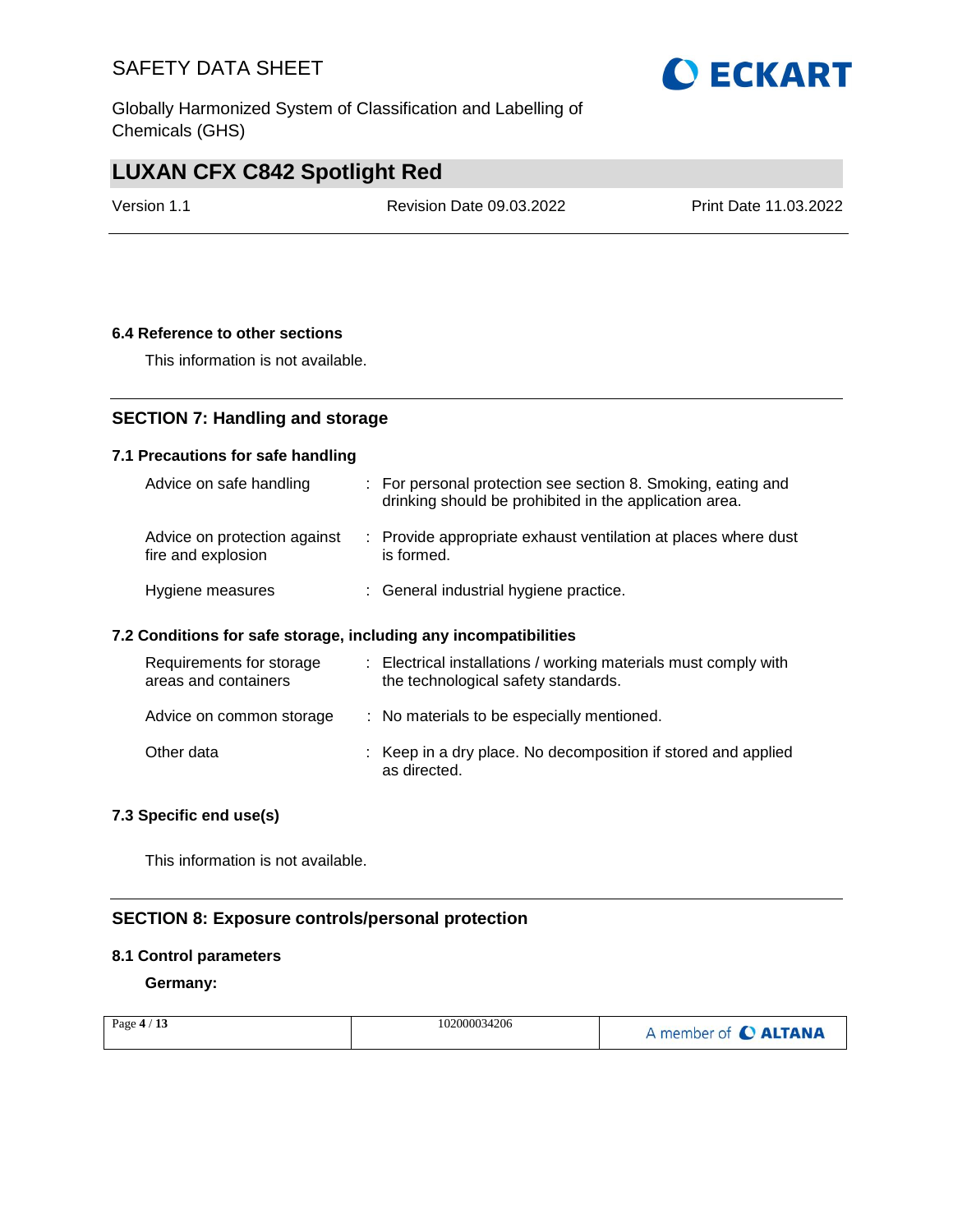

Globally Harmonized System of Classification and Labelling of Chemicals (GHS)

# **LUXAN CFX C842 Spotlight Red**

Version 1.1 Revision Date 09.03.2022 Print Date 11.03.2022

| Components            | CAS-No.   | Value type<br>(Form of<br>exposure) | Control<br>parameters   | Update     | Basis       |  |  |  |
|-----------------------|-----------|-------------------------------------|-------------------------|------------|-------------|--|--|--|
| diiron trioxide       | 1309-37-1 | AGW (Inhalable<br>fraction)         | $10 \text{ mg/m}$       | 2014-04-02 | DE TRGS 900 |  |  |  |
| Peak-limit: excursion |           | 2; (II)                             |                         |            |             |  |  |  |
| factor (category)     |           |                                     |                         |            |             |  |  |  |
| diiron trioxide       | 1309-37-1 | AGW (Alveolate<br>fraction)         | $1,25 \,\mathrm{mq/m3}$ | 2014-04-02 | DE TRGS 900 |  |  |  |
| Peak-limit: excursion |           | 2; (II)                             |                         |            |             |  |  |  |
| factor (category)     |           |                                     |                         |            |             |  |  |  |
| diiron trioxide       | 1309-37-1 | AGW (Alveolate<br>fraction)         | $2,6$ mg/m $3$          | 2009-02-16 | DE TRGS 900 |  |  |  |
| Peak-limit: excursion |           | 2; (II)                             |                         |            |             |  |  |  |
| factor (category)     |           |                                     |                         |            |             |  |  |  |
| Further information   |           | Commission for dangerous substances |                         |            |             |  |  |  |

**United States of America (USA):**

#### **8.2 Exposure controls**

|  |  | Personal protective equipment |
|--|--|-------------------------------|
|--|--|-------------------------------|

| Eye protection           | Safety glasses                                                     |
|--------------------------|--------------------------------------------------------------------|
| Skin and body protection | Protective suit                                                    |
| Respiratory protection   | No personal respiratory protective equipment normally<br>required. |

# **Environmental exposure controls**<br>General advice : Ne

: No special environmental precautions required.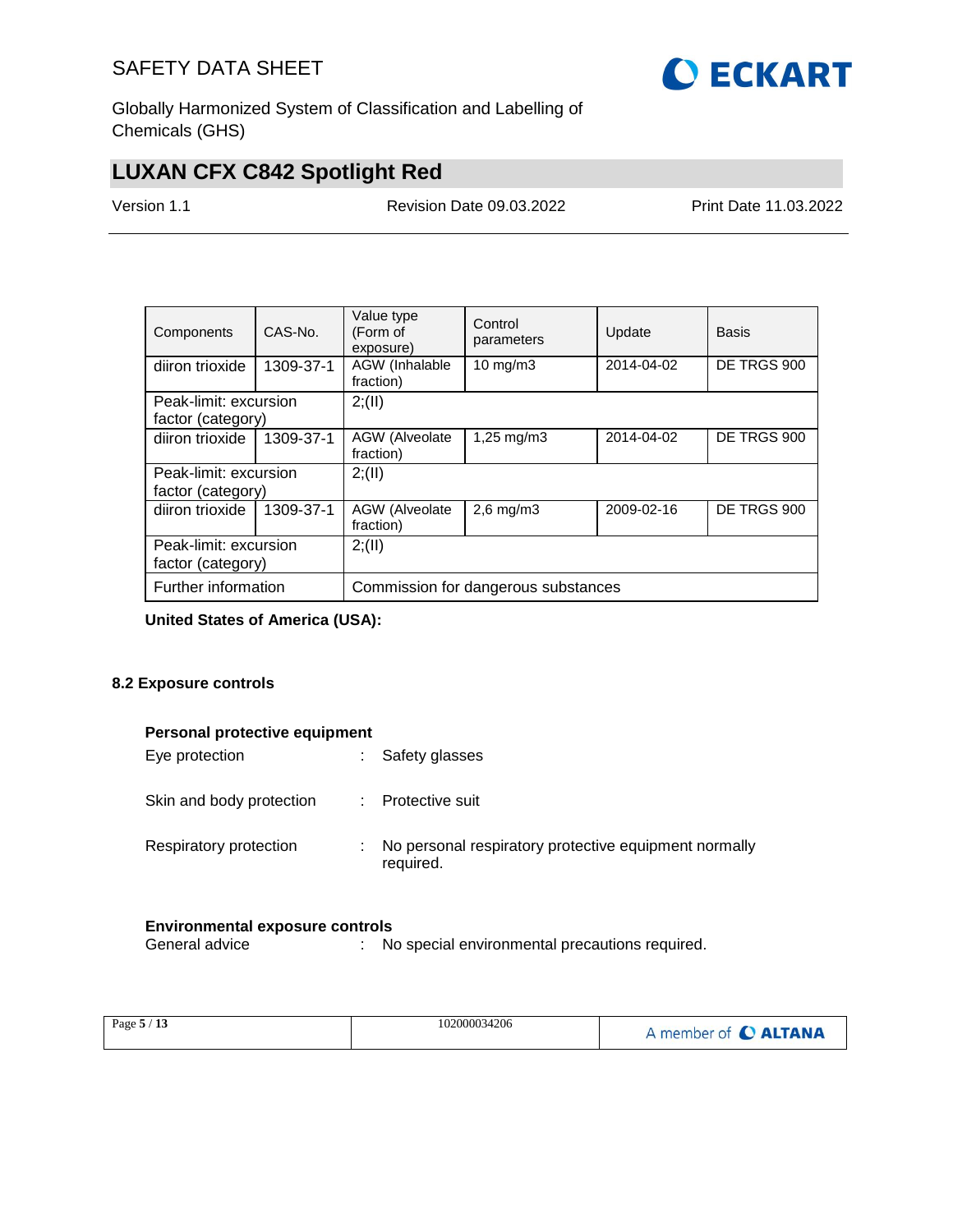Globally Harmonized System of Classification and Labelling of Chemicals (GHS)

# **LUXAN CFX C842 Spotlight Red**

Version 1.1 Revision Date 09.03.2022 Print Date 11.03.2022

#### **SECTION 9: Physical and chemical properties**

#### **9.1 Information on basic physical and chemical properties**

| Appearance                             |       | : powder                                    |
|----------------------------------------|-------|---------------------------------------------|
| Colour                                 | : red |                                             |
| Odour                                  |       | : characteristic                            |
| pH                                     |       | substance/mixture is non-soluble (in water) |
| Freezing point                         |       | No data available                           |
| Boiling point/boiling range            |       | No data available                           |
| Flash point                            |       | No data available                           |
| <b>Bulk density</b>                    |       | No data available                           |
| Flammability (solid, gas)              |       | Will not burn                               |
|                                        |       |                                             |
| Auto-flammability                      |       | No data available                           |
| Upper explosion limit                  |       | No data available                           |
| Lower explosion limit                  |       | No data available                           |
| Vapour pressure                        |       | No data available                           |
| Density                                |       | No data available                           |
| Solubility(ies)                        |       |                                             |
| Water solubility                       |       | insoluble                                   |
| Miscibility with water                 |       | immiscible                                  |
| Solubility in other solvents           |       | No data available                           |
| Partition coefficient: n-octanol/water |       | No data available                           |
| Ignition temperature                   |       | No data available                           |
| Thermal decomposition                  |       | No data available                           |

| Page $6/13$ | 102000034206 | A member of C ALTANA |
|-------------|--------------|----------------------|
|             |              |                      |

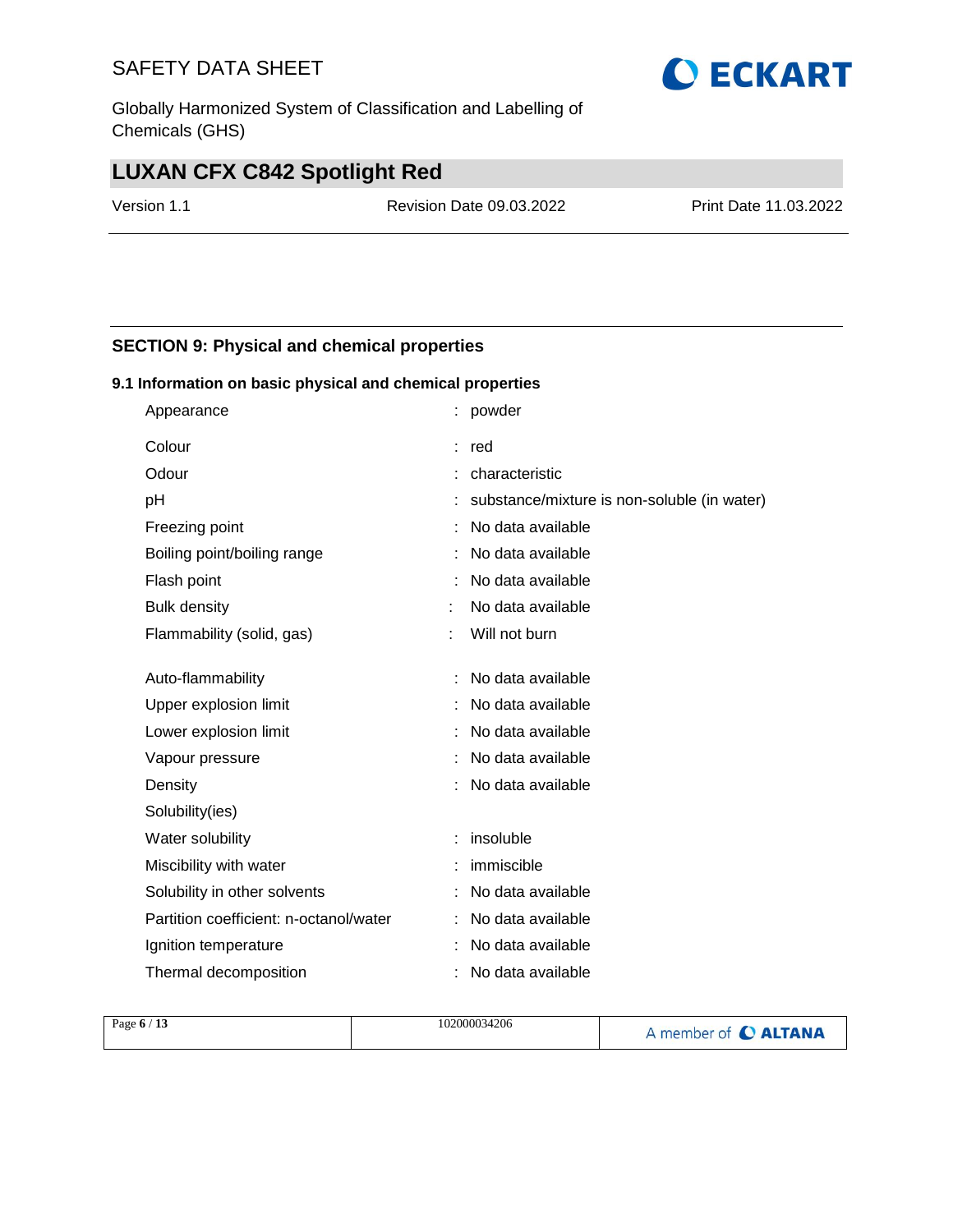Globally Harmonized System of Classification and Labelling of Chemicals (GHS)

# **LUXAN CFX C842 Spotlight Red**

| Version 1.1 | <b>Revision Date 09.03.2022</b> | Print Date 11.03.2022 |
|-------------|---------------------------------|-----------------------|
|             |                                 |                       |

| Viscosity, dynamic   | : No data available |
|----------------------|---------------------|
| Viscosity, kinematic | : No data available |
| Flow time            | : No data available |

#### **9.2 Other information**

No data available

#### **SECTION 10: Stability and reactivity**

#### **10.1 Reactivity**

No decomposition if stored and applied as directed.

#### **10.2 Chemical stability**

No decomposition if stored and applied as directed.

#### **10.3 Possibility of hazardous reactions**

| Hazardous reactions | Stable under recommended storage conditions., No hazards |
|---------------------|----------------------------------------------------------|
|                     | to be specially mentioned.                               |

#### **10.4 Conditions to avoid**

Conditions to avoid : No data available

#### **10.5 Incompatible materials**

Materials to avoid : No data available

#### **10.6 Hazardous decomposition products**

| Hazardous decomposition | : No data available |
|-------------------------|---------------------|
| products                |                     |

Other information : No data available

| Page $7/13$ | 102000034206 | A member of C ALTANA |
|-------------|--------------|----------------------|
|             |              |                      |

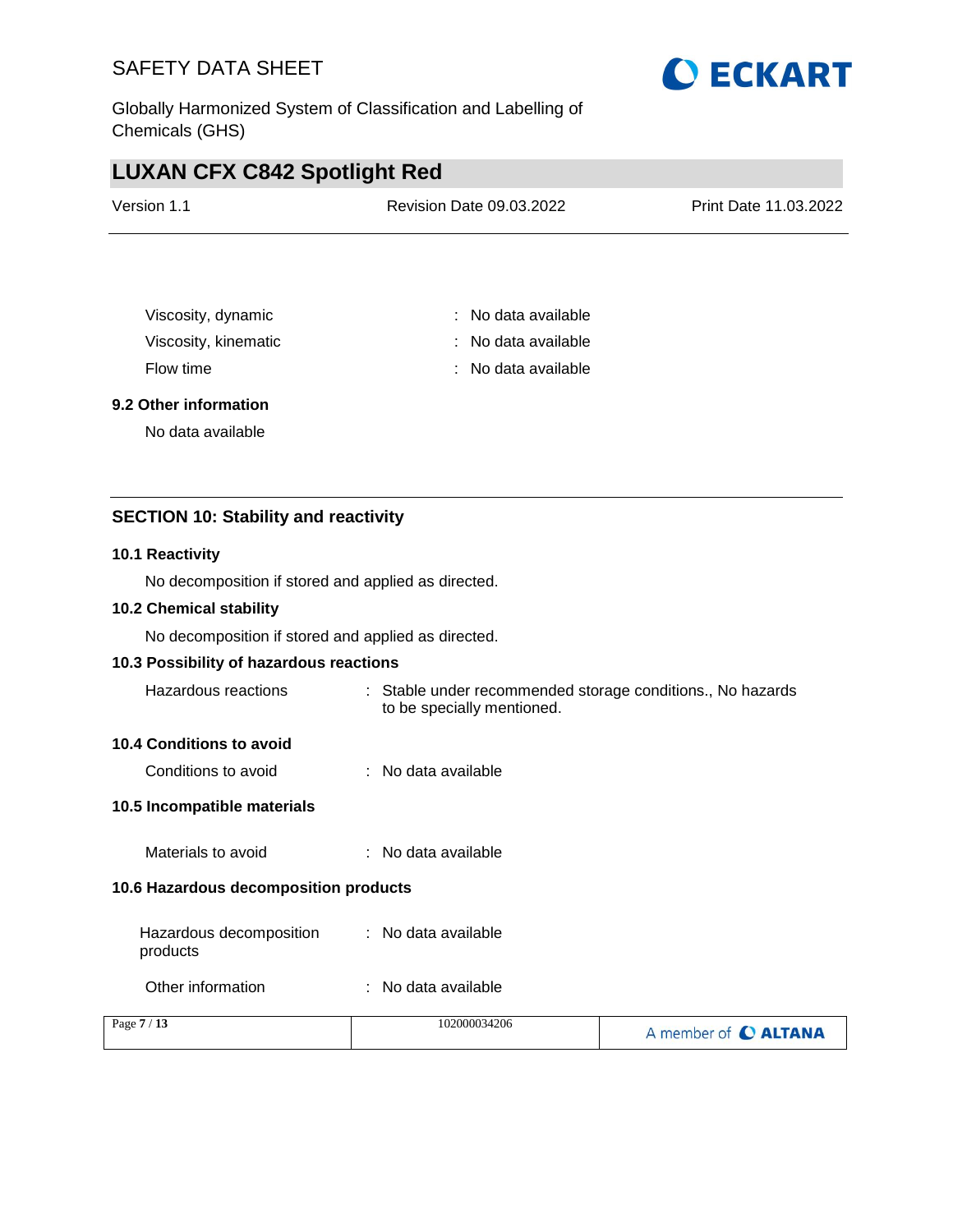Globally Harmonized System of Classification and Labelling of Chemicals (GHS)

# **LUXAN CFX C842 Spotlight Red**

Version 1.1 Revision Date 09.03.2022 Print Date 11.03.2022

#### **SECTION 11: Toxicological information**

#### **11.1 Information on toxicological effects**

#### **Acute toxicity**

No data available

#### **Skin corrosion/irritation**

No data available

#### **Serious eye damage/eye irritation**

No data available

#### **Respiratory or skin sensitisation**

No data available

#### **Carcinogenicity**

No data available

#### **Toxicity to reproduction/fertility**

No data available

#### **Reprod.Tox./Development/Teratogenicity**

No data available

#### **STOT - single exposure**

No data available

#### **STOT - repeated exposure**

| Page $8/13$ | 102000034206 | A member of C ALTANA |
|-------------|--------------|----------------------|
|-------------|--------------|----------------------|

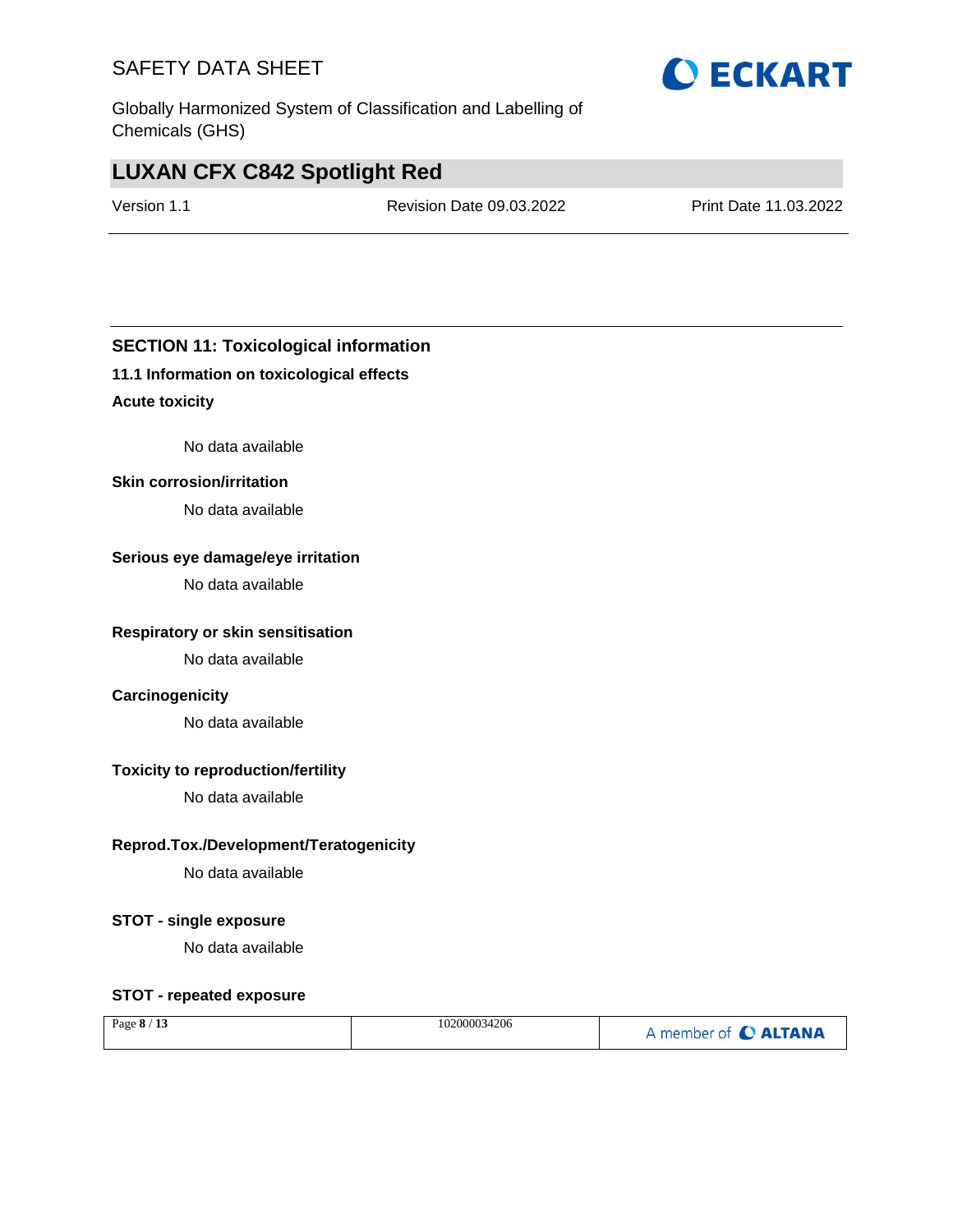

# **LUXAN CFX C842 Spotlight Red**

Version 1.1 Revision Date 09.03.2022 Print Date 11.03.2022

No data available

#### **Aspiration toxicity**

No data available

#### **Further information**

#### **Product**

No data available

#### **SECTION 12: Ecological information**

#### **12.1 Toxicity**

No data available

#### **12.2 Persistence and degradability**

No data available

#### **12.3 Bioaccumulative potential**

No data available

#### **12.4 Mobility in soil**

No data available

#### **12.5 Results of PBT and vPvB assessment**

No data available

| Page $9/13$ | 102000034206 | A member of C ALTANA |
|-------------|--------------|----------------------|
|-------------|--------------|----------------------|

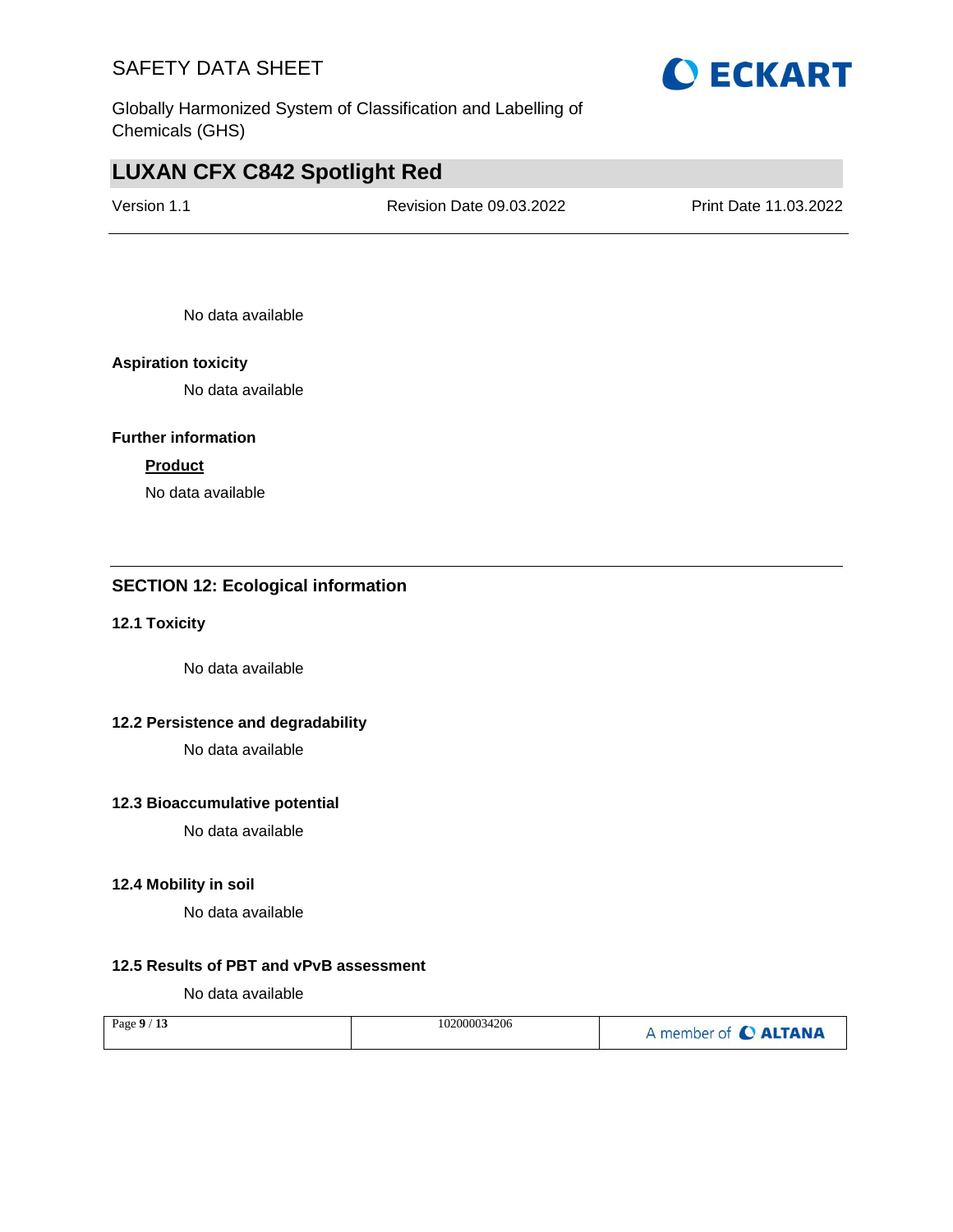Globally Harmonized System of Classification and Labelling of Chemicals (GHS)

# **LUXAN CFX C842 Spotlight Red**

Version 1.1 Revision Date 09.03.2022 Print Date 11.03.2022

#### **12.6 Other adverse effects**

#### **Product:**

Additional ecological information

: No data available

#### **SECTION 13: Disposal considerations**

#### **13.1 Waste treatment methods**

Contaminated packaging : Empty containers should be taken to an approved waste handling site for recycling or disposal.

#### **SECTION 14: Transport information**

#### **14.1 UN number**

**ADR**

Not dangerous goods

**TDG**

Not dangerous goods

**CFR**

Not dangerous goods

**IMDG**

Not dangerous goods

#### **IATA**

Not dangerous goods

| 102000034206<br>Page $10/13$<br>A member of C ALTANA |  |
|------------------------------------------------------|--|
|------------------------------------------------------|--|

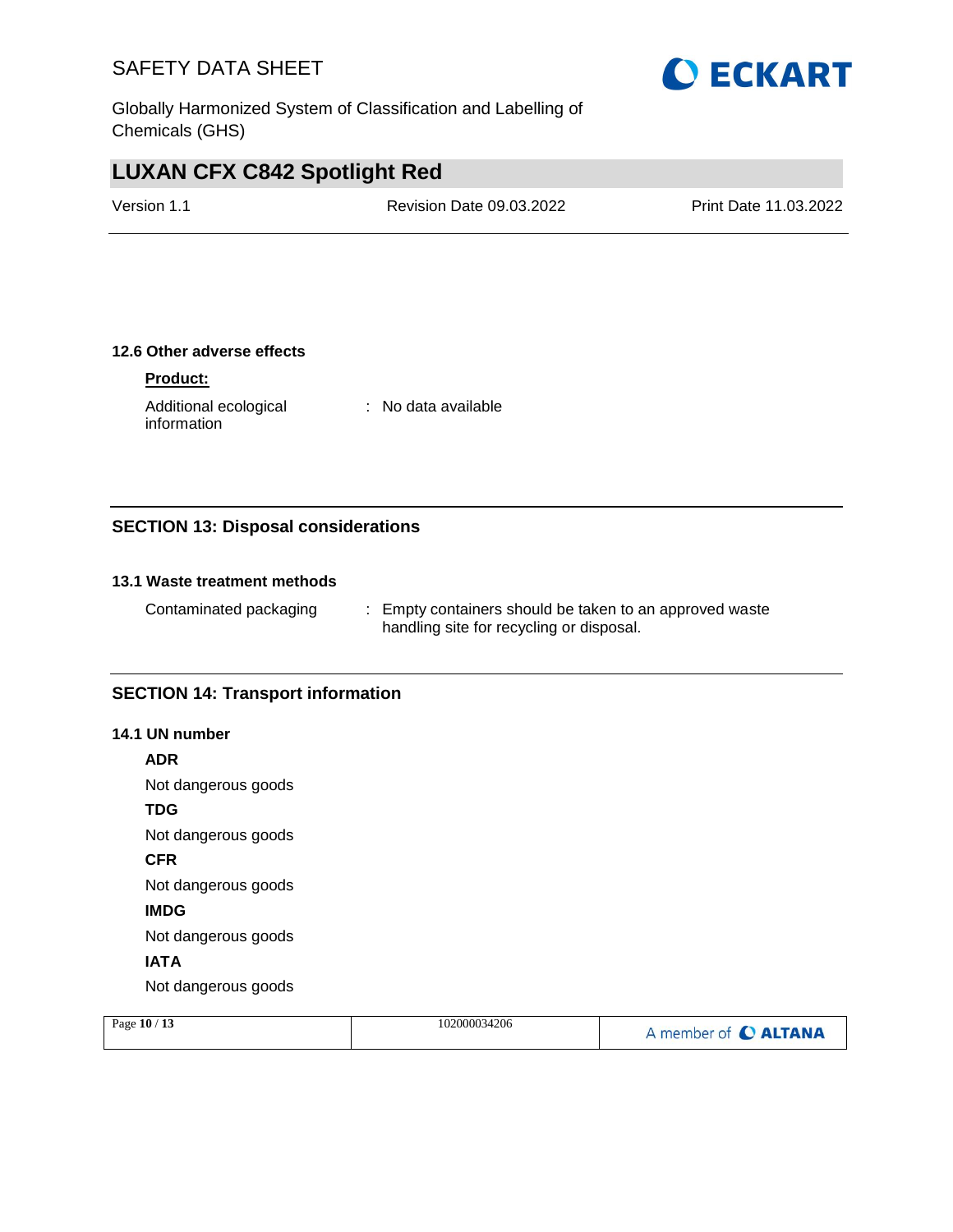

Globally Harmonized System of Classification and Labelling of Chemicals (GHS)

# **LUXAN CFX C842 Spotlight Red**

Version 1.1 Revision Date 09.03.2022 Print Date 11.03.2022

#### **14.2 Proper shipping name**

### **ADR** Not dangerous goods **TDG**

Not dangerous goods

**CFR**

Not dangerous goods

**IMDG**

Not dangerous goods

#### **IATA**

Not dangerous goods

#### **14.3 Transport hazard class**

#### **ADR**

Not dangerous goods

#### **TDG**

Not dangerous goods

#### **CFR**

Not dangerous goods

#### **IMDG**

Not dangerous goods

#### **IATA**

Not dangerous goods

#### **14.4 Packing group**

#### **ADR**

Not dangerous goods

#### **TDG**

Not dangerous goods

| Page $11/13$ | 102000034206 | A member of C ALTANA |
|--------------|--------------|----------------------|
|              |              |                      |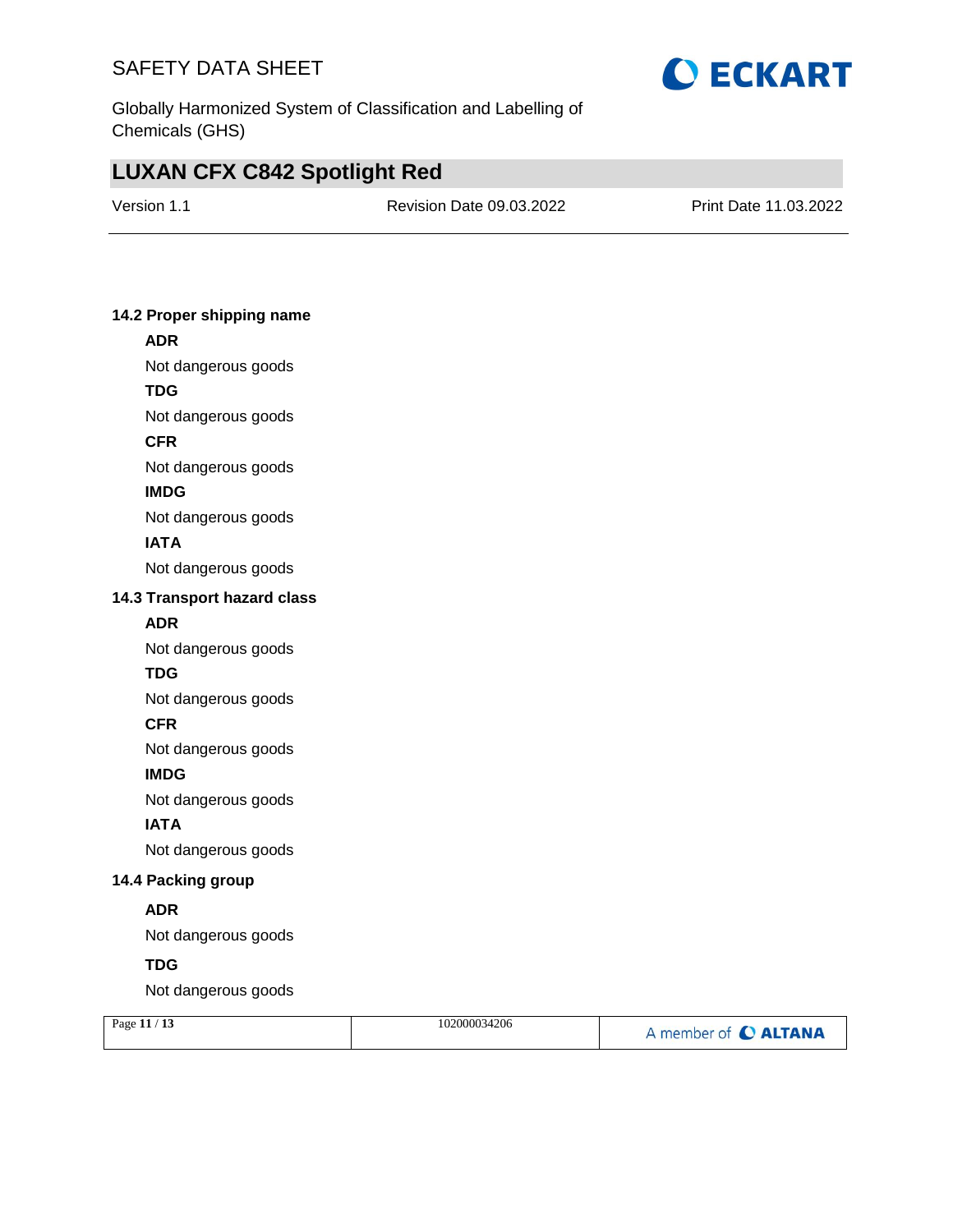

Globally Harmonized System of Classification and Labelling of Chemicals (GHS)

# **LUXAN CFX C842 Spotlight Red**

Version 1.1 Revision Date 09.03.2022 Print Date 11.03.2022

#### **CFR**

Not dangerous goods

**IMDG**

Not dangerous goods

**IATA**

Not dangerous goods

**14.5 Environmental hazards**

#### **14.6 Special precautions for user**

Not classified as dangerous in the meaning of transport regulations.

#### **14.7 Transport in bulk according to Annex II of MARPOL 73/78 and the IBC Code**

No data available

#### **SECTION 15: Regulatory information**

#### **15.1 Safety, health and environmental regulations/legislation specific for the substance or mixture**

| Regulation (EC) No 1005/2009 on substances that<br>$:$ Not applicable<br>deplete the ozone layer<br>Regulation (EU) 2019/1021 on persistent organic<br>$:$ Not applicable<br>pollutants (recast)<br>REACH - Restrictions on the manufacture, placing on<br>$:$ Not applicable<br>the market and use of certain dangerous substances, |  |
|--------------------------------------------------------------------------------------------------------------------------------------------------------------------------------------------------------------------------------------------------------------------------------------------------------------------------------------|--|
|                                                                                                                                                                                                                                                                                                                                      |  |
|                                                                                                                                                                                                                                                                                                                                      |  |
|                                                                                                                                                                                                                                                                                                                                      |  |
| REACH - Candidate List of Substances of Very High<br>$:$ Not applicable<br>Concern for Authorisation (Article 59).                                                                                                                                                                                                                   |  |